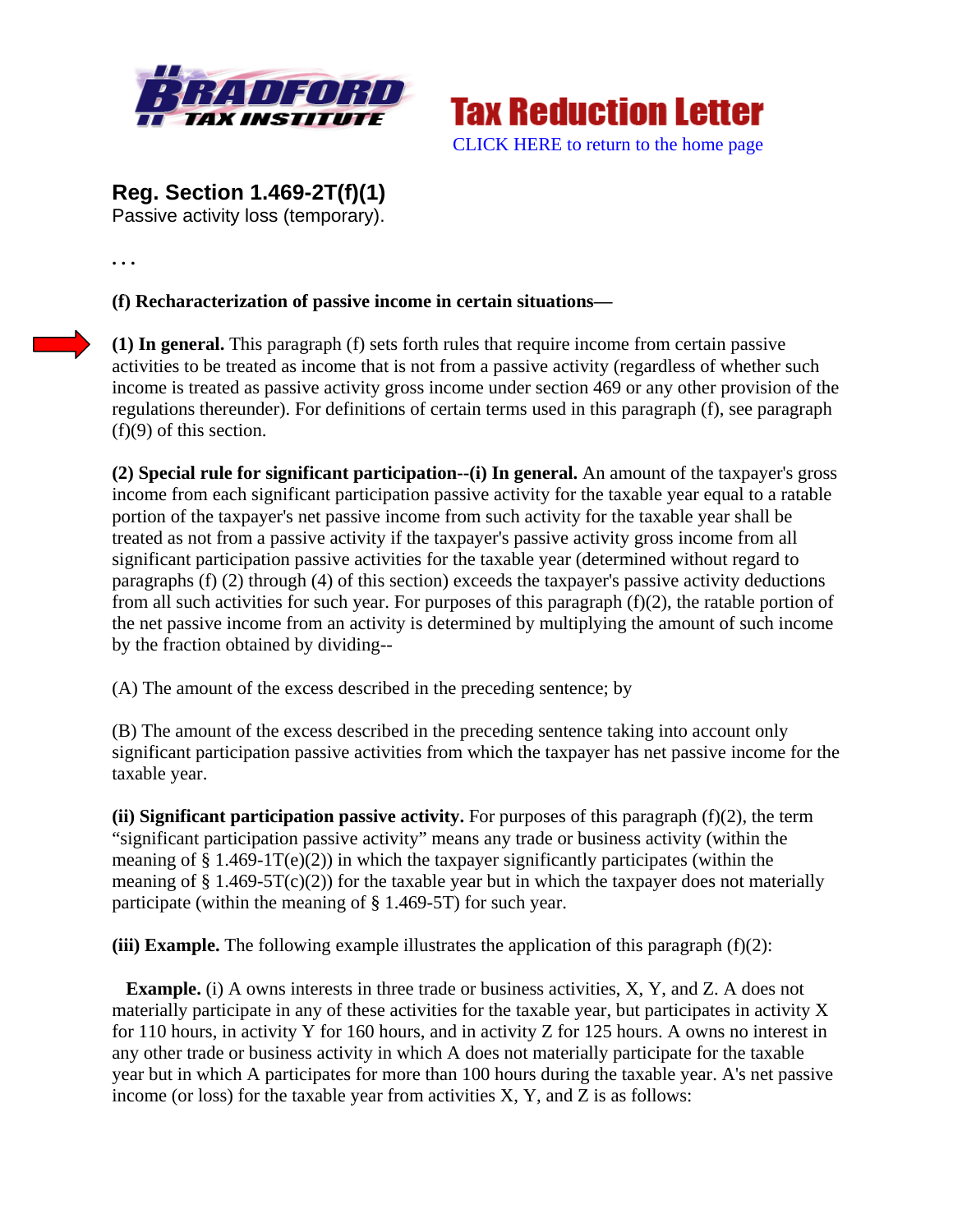| $\mathbf X$                   | Y     | Z       |       |
|-------------------------------|-------|---------|-------|
| Passive activity gross income | \$600 | \$700   | \$900 |
| Passive activity deductions   | (200) | (1,000) | (300) |
| Net passive income            | 400   | (300)   | 600   |

(ii) Under paragraph  $(f)(2)(ii)$  of this section, activities X, Y, and Z are A's only significant participation passive activities for the taxable year. A's passive activity gross income from significant participation passive activities (\$2,200) exceeds A's passive activity deductions from significant participation passive activities (\$1,500) by \$700 for such year. Therefore, under paragraph  $(f)(2)(i)$  of this section, a ratable portion of A's gross income from activities X and Z (A's significant participation passive activities with net passive income for the taxable year) is treated as gross income that is not from a passive activity. The ratable portion is determined by dividing (a) the amount by which A's passive activity gross income from significant participation passive activities exceeds A's passive activity deductions from significant participation passive activities for the taxable year (\$700) by (b) such excess taking into account only A's significant participation passive activities having net passive income for the taxable year (\$1,000). Accordingly, \$280 of gross income from activity X (\$400 x 700/1000) and \$420 of gross income from activity Z (\$600 x 700/1000) is treated as gross income that is not from a passive activity.

**(3) Rental of nondepreciable property.** If less than 30 percent of the unadjusted basis of the property used or held for use by customers in a rental activity (within the meaning of § 1.469- 1T(e)(3)) during the taxable year is subject to the allowance for depreciation under section 167, an amount of the taxpayer's gross income from the activity equal to the taxpayer's net passive income from the activity shall be treated as not from a passive activity. For purposes of this paragraph (f)(3), the term "unadjusted basis" means adjusted basis determined without regard to any adjustment described in section 1016 that decreases basis. The following example illustrates the application of this paragraph  $(f)(3)$ :

**Example.** C is a limited partner in a partnership. The partnership acquires vacant land for \$300,000, constructs improvements on the land at a cost of \$100,000, and leases the land and improvements to a tenant. The partnership then sells the land and improvements for \$600,000, thereby realizing a gain on the disposition. The unadjusted basis of the improvements (\$100,000) equals 25 percent of the unadjusted basis of all property (\$400,000) used in the rental activity. Therefore, under this paragraph (f)(3), an amount of C's gross income from the activity equal to the net passive income from the activity (which is computed by taking into account the gain from the disposition, including gain allocable to the improvements) is treated as not from a passive activity.

**(4) Net interest income from passive equity-financed lending activity--(i) In general.** An amount of the taxpayer's gross income for the taxable year from any equity-financed lending activity equal to the lesser of--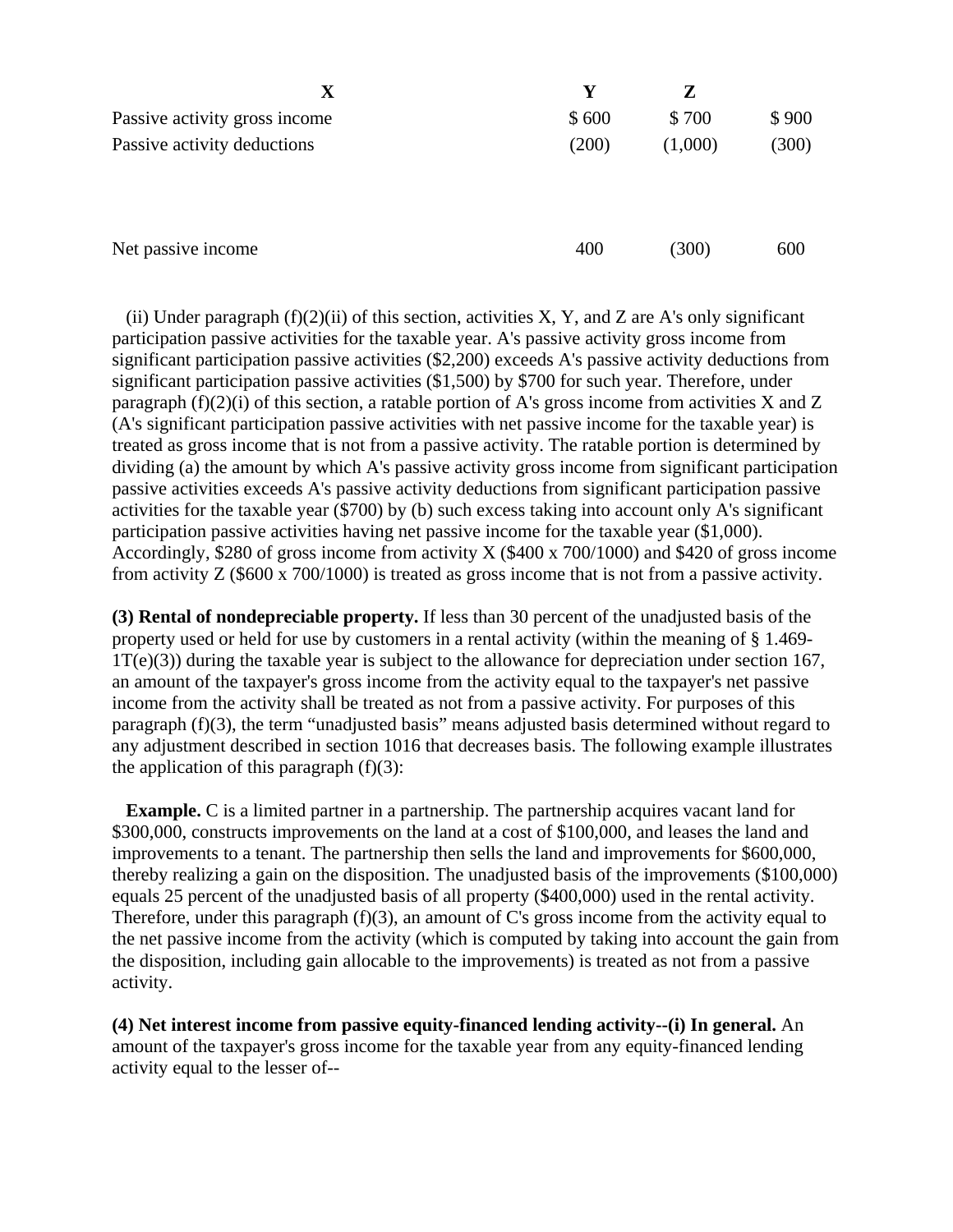(A) The taxpayer's equity-financed interest income from the activity for such year; and

(B) The taxpayer's net passive income from the activity for such year

shall be treated as not from a passive activity.

**(ii) Equity-financed lending activity--**(A) In general. For purposes of this paragraph (f)(4), an activity is an equity-financed lending activity for a taxable year if--

(1) The activity involves a trade or business of lending money; and

(2) The average outstanding balance of the liabilities incurred in the activity for the taxable year does not exceed 80 percent of the average outstanding balance of the interest-bearing assets held in the activity for such year.

(B) Certain liabilities not taken into account. For purposes of paragraph  $(f)(4)(ii)(A)(2)$  of this section, liabilities incurred principally for the purpose of increasing the percentage described in paragraph  $(f)(4)(ii)(A)(2)$  of this section shall not be taken into account in computing such percentage.

**(iii) Equity-financed interest income.** For purposes of this paragraph (f)(4), the taxpayer's equity-financed interest income from an activity for a taxable year is the amount of the taxpayer's net interest income from the activity for such year multiplied by the fraction obtained by dividing--

(A) The excess of the average outstanding balance for such year of the interest-bearing assets held in the activity over the average outstanding balance for such year of the liabilities incurred in the activity; by

(B) The average outstanding balance for such year of the interest-bearing assets held in the activity.

**(iv) Net interest income.** For purposes of this paragraph (f)(4), the net interest income from an activity for a taxable year is--

(A) The gross interest income from the activity for such year; reduced by

 $(B)$  Expenses from the activity (other than interest on liabilities described in paragraph  $(f)(4)(vi)$ ) of this section) for such year that are reasonably allocable to such gross interest income.

**(v) Interest-bearing assets.** For purposes of this paragraph (f)(4), the interest-bearing assets held in an activity include all assets that produce interest income, including loans to customers.

**(vi) Liabilities incurred in the activity.** For purposes of this paragraph (f)(4), liabilities incurred in an activity include all fixed and determinable liabilities incurred in the activity that bear interest or are issued with original issue discount other than debts secured by tangible property used in the activity. In the case of an activity conducted by an entity in which the taxpayer owns an interest, liabilities incurred in an activity include only liabilities with respect to which the entity is the borrower.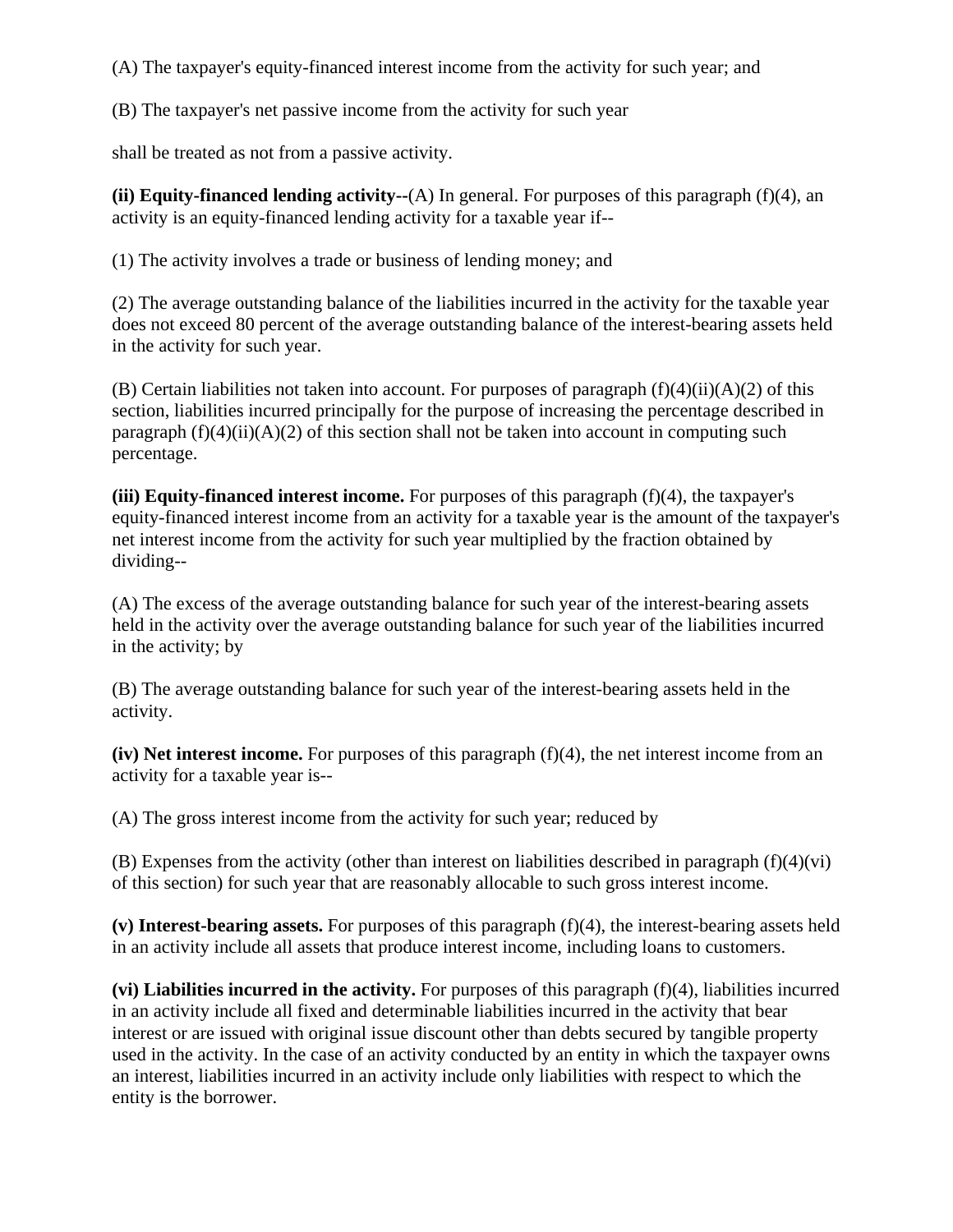**(vii) Average outstanding balance.** For purposes of this paragraph  $(f)(4)$ , the average outstanding balance of liabilities incurred in an activity or of the interest-bearing assets held in an activity may be computed on a daily, monthly, or quarterly basis at the option of the taxpayer.

**(viii) Example.** The following example illustrates the application of this paragraph (f)(4):

**Example:** (i) A, a calendar year individual, acquires on January 1, 1988, a limited partnership interest in P, a calendar year partnership. Under the partnership agreement, A has a one percent share of each item of income, gain, loss, deduction, and credit of P. A acquires the partnership interest for \$90,000, using \$50,000 of unborrowed funds and \$40,000 of proceeds of a loan bearing interest at an annual rate of 10 percent. A pays \$4,000 of interest on the loan in 1988.

(ii) P's sole activity is a trade or business of lending money. A does not materially participate in the activity for 1988. During 1988, the average outstanding balance of P's interest-bearing assets (including loans to customers, temporary deposits with other lending institutions, and government and corporate securities) is \$20 million. P incurs numerous interest-bearing liabilities in connection with its lending activity, including liabilities for deposits taken from customers, unsecured short-term and long-term loans from other lending institutions, and a mortgage loan secured by the building, owned by P, in which P conducts its business. For 1988, the average outstanding balance of all of these liabilities (other than the mortgage loan) is \$11 million. None of these liabilities was incurred by P principally for the purpose of increasing the percentage described in paragraph  $(f)(4)(ii)(A)(2)$  of this section.

(iii) The interest income derived by P for 1988 from its interest-bearing assets is \$2.2 million. The interest expense paid by P for 1988 with respect to the liabilities incurred in connection with its lending activity (other than the mortgage loan) is \$990,000. P's other expenses for 1988 that are reasonably allocable to P's gross interest income (including expenses for advertising, loan processing and servicing, and insurance, and depreciation on P's building) total \$250,000. P's interest expense for 1988 on the mortgage loan secured by the building used in P's lending activity is \$50,000. All of the interest expense paid or incurred by P for 1988 is allocated under § 1.63-8T to expenditures in connection with P's lending activity.

(iv) Under paragraph (f)(4)(ii) of this section, P's activity is an equity-financed lending activity for 1988, since, for 1988, the activity involves a trade or business of lending money and the average outstanding balance of the liabilities incurred in the activity (\$11 million) does not exceed 80 percent of the average outstanding balance of the interest-bearing assets held in the activity (\$20 million). Accordingly, under paragraph  $(f)(4)(i)$  of this section, an amount of A's gross income from the activity equal to the lesser of (a) A's equity-financed interest income from the activity for 1988, or (b) A's net passive income from the activity for 1988, is treated as income that is not from a passive activity.

(v) Under paragraph  $(f)(4)(iii)$  of this section, A's equity-financed interest income from the activity for 1988 is determined by multiplying A's net interest income from the activity for 1988 by the fraction obtained by dividing \$9 million (the excess of the average interest-bearing assets for 1988 over the average interest-bearing liabilities for 1988) by \$20 million (the average interest-bearing assets for 1988). Under paragraph (f)(4)(iv) of this section, A's net interest income from the activity for 1988 is \$19,000 (A's distributive share of \$2.2 million of gross interest income less A's distributive share of \$300,000 of expenses described in paragraph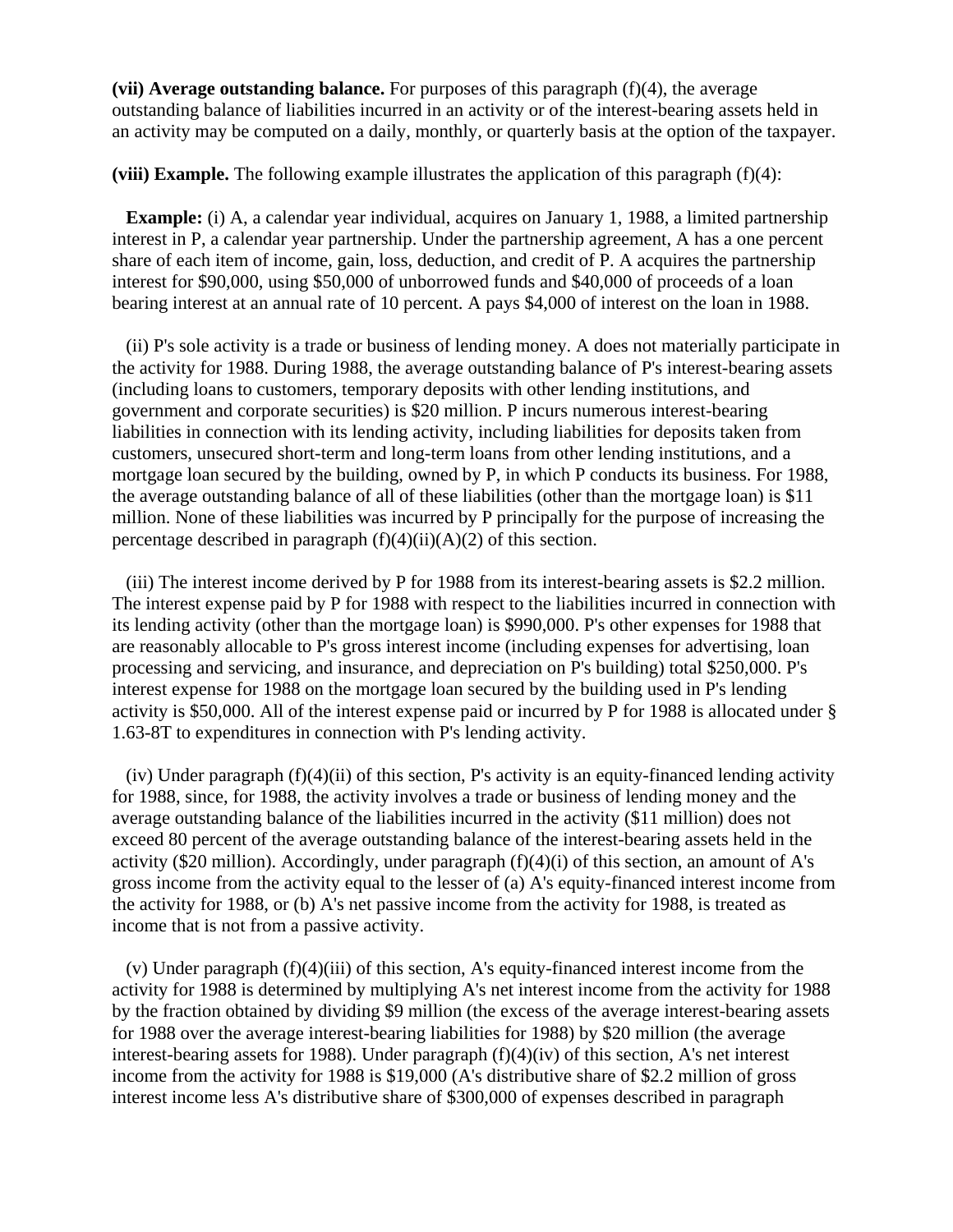$(f)(4)(iv)(B)$  of this section, including interest expense on the mortgage loan). A's distributive share of P's other interest expense (\$990,000) is not taken into account in computing A's net interest income for 1988. Accordingly, A's equity-financed interest income from the activity for 1988 is \$8,550 (\$19,000 x \$9 million/\$20 million).

(vi) Under paragraph (f)(9)(i) of this section, A's net passive income from the activity for 1988 is determined by taking into account A's distributive share of P's gross income and deductions from the activity for 1988, as well as any interest expense incurred by A individually that is taken into account under § 1.163-8T in determining A's income or loss from the activity for 1988. Assuming that for 1988 all \$4,000 of interest expense on the loan that A used to finance the acquisition of A's interest in P is allocated under § 1.163-8T to expenditures of A in connection with the lending activity for 1988, A's net passive income from the activity for 1988 is \$5,100, computed as set forth in the following table:

| Gross income:                                        |          |
|------------------------------------------------------|----------|
| Interest income                                      | \$22,000 |
| Deductions:                                          |          |
| Distributive share of P's expenses from the activity | (12,900) |
| Interest expense on A's acquisition debt             | (4,000)  |
| Net passive income                                   | 5,100    |

(vii) A's net passive income from the activity for 1988 (\$5,100) is less than A's equity-financed income from the activity for 1988 (\$8,550). Accordingly, under this paragraph (f)(4), \$5,100 of A's gross income from the activity for 1988 is treated as not from a passive activity.

## **(5) Net income from certain property rented incidental to development activity--**

(i) In general. [Reserved]. See  $\S 1.469-2(f)(5)(i)$  for rules relating to this paragraph.

**(ii) Commencement.** [Reserved]. See § 1.469-2(f)(5)(ii) for rules relating to this paragraph  $(f)(5)(ii)$ .

**(iii) Services performed for the purpose of enhancing the value of property.** [Reserved]. See § 1.469-2(f)(5)(iii) for rules relating to this paragraph (f)(5)(iii).

**(iv) Examples.** [Reserved]. See § 1.469-2(f)(5)(iv) for examples relating to this paragraph  $(f)(5)(iv)$ .

**(6) Property rented to a nonpassive activity.** [Reserved]. See § 1.469-2(f)(6) for rules relating to this paragraph.

**(7) Special rules applicable to the acquisition of an interest in a passthrough entity engaged in the trade or business of licensing intangible property--(i) In general.** If a taxpayer acquires an interest in an entity described in paragraph  $(c)(3)(iii)(B)(3)$  of this section (the "development" entity") after the development entity has created an item of intangible property or performed substantial services or incurred substantial costs with respect to the development or marketing of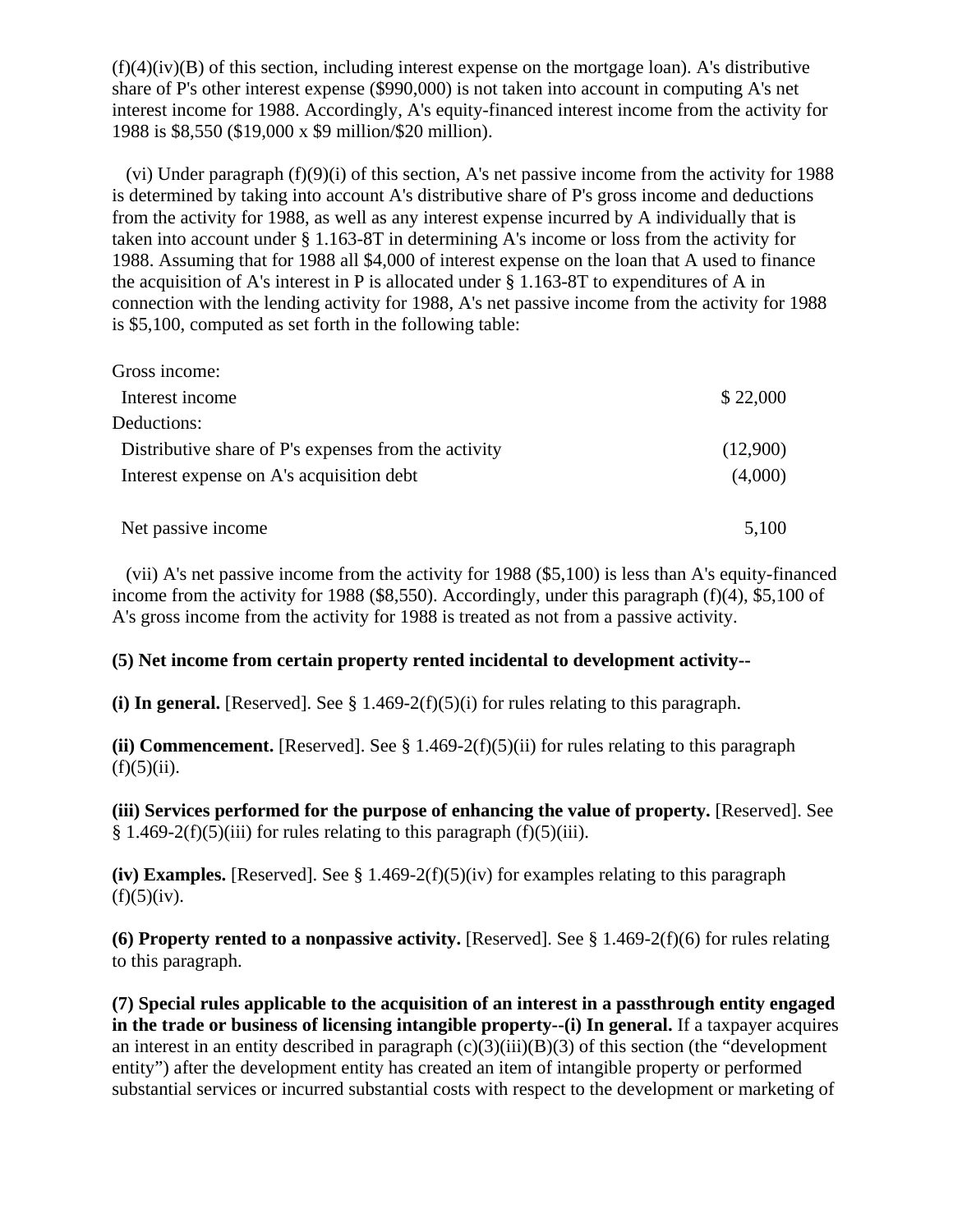an item of intangible property, an amount of the taxpayer's gross royalty income for the taxable year from such item of property equal to the taxpayer's net royalty income for the year from such item of property shall be treated as not from a passive activity.

**(ii) Royalty income from property.** For purposes of this paragraph (f)(7)--

(A) A taxpayer's gross royalty income for a taxable year from an item of property is the taxpayer's share of passive activity gross income for such year (determined without regard to paragraphs  $(f)(2)$  through (7) of this section) from the licensing or transfer of any right in such property; and

(B) A taxpayer's net royalty income for a taxable year from an item of property is the excess, if any, of--

(1) The taxpayer's gross royalty income for the taxable year from such item of property; over

(2) Any passive activity deductions for such taxable year (including any deduction treated as a deduction for such year under  $\S 1.469-1T (f)(4)$  that are reasonably allocable to such item of property.

**(iii) Exceptions.** Paragraph (f)(7)(i) of this section shall not apply to a taxpayer's gross royalty income for a taxable year from the licensing of an item of intangible property if--

(A) The expenditures reasonably incurred by the development entity for the taxable year of the entity ending with or within the taxpayer's taxable year with respect to the development or marketing of such property satisfy paragraph  $(c)(3)(iii)(B)(2)(ii)$  (a) of this section; or

(B) The taxpayer's share of the expenditures reasonably incurred by the development entity with respect to the development or marketing of such property for all taxable years of the entity beginning with the taxable year of the entity in which the taxpayer acquired the interest in the entity and ending with the taxable year of the entity ending with or within the taxpayer's current taxable year exceeds 25 percent of the fair market value of the taxpayer's interest in such property at the time the taxpayer acquired the interest in the entity.

 $(iv)$  Capital expenditures. For purposes of paragraph  $(f)(7)(iii)(B)$  of this section, a capital expenditure shall be taken into account for the taxable year of the entity in which such expenditure is chargeable to capital account, and the taxpayer's share of such expenditure shall be determined as though such expenditure were allowed as a deduction for such year.

**(v) Example.** The following example illustrates the application of this paragraph (f)(7):

**Example.** (i) The facts are the same as in example (5) in paragraph  $(c)(3)(iv)$  of this section, except that, in 1988, D's 10 percent partnership interest is sold to F for \$13,000, all of which is attributable to the design licensed by the partnership.

(ii) For 1988, the expenditures reasonably incurred by the partnership with respect to the development or marketing of the design satisfy paragraph  $(c)(3)(iii)(B)(2)(ii)(a)$  of this section. Accordingly, under paragraph  $(f)(7)(iii)(A)$  of this section, paragraph  $(f)(7)(i)$  of this section does not apply to F's distributive share of the partnership's gross income from licensing the design.